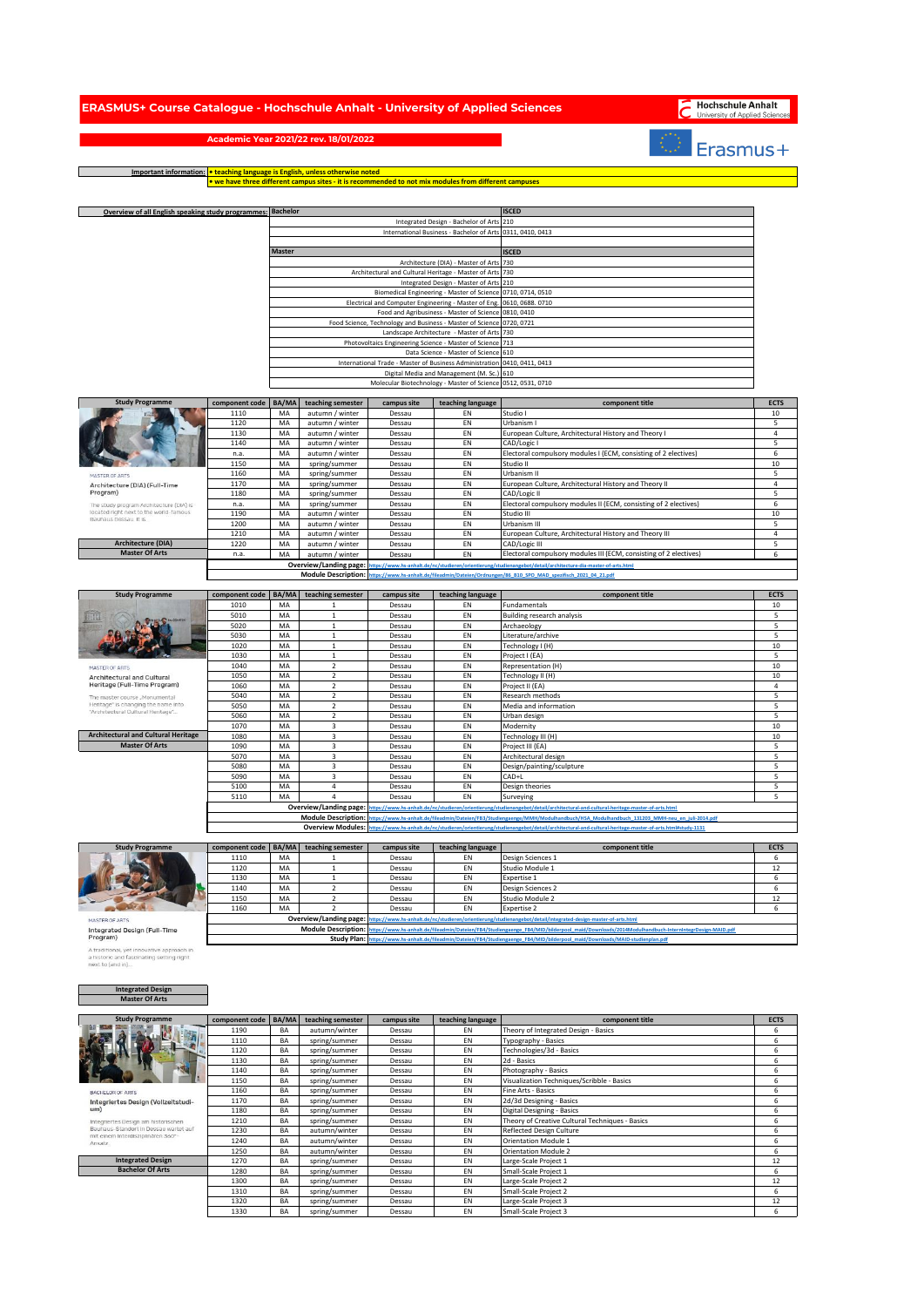| 1340 | BA | spring/summer | Dessau | EN                                                                                                       | Methodology                                                                                                                                                                                                                    |  |  |  |  |
|------|----|---------------|--------|----------------------------------------------------------------------------------------------------------|--------------------------------------------------------------------------------------------------------------------------------------------------------------------------------------------------------------------------------|--|--|--|--|
| 1350 | BA | spring/summer | Dessau | EN                                                                                                       | <b>Ethics and Aesthetics</b>                                                                                                                                                                                                   |  |  |  |  |
| 1360 | BA | spring/summer | Dessau | EN                                                                                                       | Philosophy of Sciences                                                                                                                                                                                                         |  |  |  |  |
| 1370 | BA | spring/summer | Dessau | EN                                                                                                       | Accepted Design Science                                                                                                                                                                                                        |  |  |  |  |
| 1400 | BA | autumn/winter | Dessau | EN                                                                                                       | Occupational Field of Competencies                                                                                                                                                                                             |  |  |  |  |
| 1410 | BA | autumn/winter | Dessau | EN                                                                                                       | Design Research                                                                                                                                                                                                                |  |  |  |  |
|      |    |               |        |                                                                                                          | Overview/Landing page: https://www.hs-anhalt.de/nc/studieren/orientierung/studienangebot/detail/integriertes-design-bachelor-of-arts.html                                                                                      |  |  |  |  |
|      |    |               |        | Module Description: https://www.hs-anhalt.de/fileadmin/Dateien/FB4/Studiendokumente_PDF/BA-Modulplan.pdf |                                                                                                                                                                                                                                |  |  |  |  |
|      |    |               |        |                                                                                                          | Christian Manuel Discovered to the contract of the contract of the contract of the contract of the contract of the contract of the contract of the contract of the contract of the contract of the contract of the contract of |  |  |  |  |

Study plan: https://www.hs-anhalt.de/fileadmin/Dateien/FB4/Studiendokumente PDF/Studienplan BA Integriertes Design.pdf<br>Module Overview: [https://www.hs-anhalt.de/n](https://www.hs-anhalt.de/nc/studieren/orientierung/studienangebot/detail/integriertes-design-bachelor-of-arts.html#-4226)c/studieren/orientierung/studienangebot/detail/integriertes-

| <b>Study Programme</b>                                                        | component code   BA/MA |    | teaching semester        | campus site | teaching language                                                                                                                                  | component title                                                                                                                              | <b>ECTS</b> |  |  |
|-------------------------------------------------------------------------------|------------------------|----|--------------------------|-------------|----------------------------------------------------------------------------------------------------------------------------------------------------|----------------------------------------------------------------------------------------------------------------------------------------------|-------------|--|--|
|                                                                               | 410                    | BA |                          | Bernburg    | EN                                                                                                                                                 | Business Administration (written exam)                                                                                                       | 5           |  |  |
|                                                                               | 411                    | BA |                          | Bernburg    | EN                                                                                                                                                 | Softskills (paper + ungraded assessment)                                                                                                     | 5           |  |  |
|                                                                               | 412                    | BA |                          | Bernburg    | EN                                                                                                                                                 | Mathematics (written exam)                                                                                                                   | 5           |  |  |
|                                                                               | 413                    | BA | -1                       | Bernburg    | EN                                                                                                                                                 | Economics I (written exam)                                                                                                                   | 5           |  |  |
|                                                                               | 414                    | BA | -1                       | Bernburg    | EN                                                                                                                                                 | German Law (written exam + ungraded assessment)                                                                                              | 5           |  |  |
|                                                                               | 415                    | BA |                          | Bernburg    | EN                                                                                                                                                 | German as a foreign Language - A1 (written + ungraded assessment)                                                                            | 5           |  |  |
| <b>BACHELOR OF ARTS</b>                                                       | 416                    | BA | $\overline{2}$           | Bernburg    | EN                                                                                                                                                 | Human Resources (written exam)                                                                                                               | 5           |  |  |
| International Business (Vollzeit-                                             | 417                    | BA | $\overline{\phantom{a}}$ | Bernburg    | EN                                                                                                                                                 | Marketing (written exam)                                                                                                                     | 5           |  |  |
| studium)                                                                      | 418                    | BA | $\mathcal{P}$            | Bernburg    | EN                                                                                                                                                 | Statistics (written exam)                                                                                                                    | 5           |  |  |
| Internationale kaufmännische Expertise:                                       | 419                    | BA | $\overline{2}$           | Bernburg    | EN                                                                                                                                                 | Economics II (written exam)                                                                                                                  | 5           |  |  |
| Wirtschaftswissenschaftliche Grundla-<br>gen und Methodenkenntnisse mit Blick | 420                    | BA | $\overline{\phantom{a}}$ | Bernburg    | EN                                                                                                                                                 | International Law (written exam + ungraded assessment)                                                                                       | 5           |  |  |
| auf die Märkte Europas.                                                       |                        | BA | $\overline{\phantom{a}}$ | Bernburg    | EN                                                                                                                                                 | Elective module: German as a foreign Language                                                                                                | 5           |  |  |
|                                                                               | 422                    | BA | 3                        | Bernburg    | EN                                                                                                                                                 | International Finance (written exam)                                                                                                         | 5           |  |  |
| <b>International Business</b>                                                 | 423                    | BA | 3                        | Bernburg    | EN                                                                                                                                                 | Logistics (written exam)                                                                                                                     | 5           |  |  |
| <b>Bachelor Of Arts</b>                                                       | 424                    | BA | 3                        | Bernburg    | EN                                                                                                                                                 | Reporting (paper)                                                                                                                            | 5           |  |  |
|                                                                               | 425                    | BA | 3                        | Bernburg    | EN                                                                                                                                                 | Intercultural Seminar (presentation / term paper)                                                                                            | 5           |  |  |
|                                                                               |                        | BA | 3                        | Bernburg    | EN                                                                                                                                                 | Elective module: German as a foreign Language                                                                                                | 5           |  |  |
|                                                                               | 1200                   | BA | 4                        | Bernburg    | EN                                                                                                                                                 | Seminar International Management (presentation / term paper)                                                                                 | 10          |  |  |
|                                                                               | 427                    | BA | 4                        | Bernburg    | EN                                                                                                                                                 | Intercultural Business Administration Project (project)                                                                                      | 10          |  |  |
|                                                                               | 428                    | BA | $\lambda$                | Bernburg    | EN                                                                                                                                                 | General Studies (without exam + ungraded assessment)                                                                                         | 5           |  |  |
|                                                                               |                        | BA | 4                        | Bernburg    | EN                                                                                                                                                 | Elective module: German as a foreign Language                                                                                                | 5           |  |  |
|                                                                               | 429                    | BA | 5                        | Bernburg    | EN                                                                                                                                                 | Interdisciplinary Seminar (presentation / term paper)                                                                                        | 10          |  |  |
|                                                                               | 428                    | BA | 5                        | Bernburg    | EN                                                                                                                                                 | Project (without exam + ungraded assessment)                                                                                                 | 5           |  |  |
|                                                                               | 430                    | BA | 5                        | Bernburg    | EN                                                                                                                                                 | Second foreign Language (oral exam + ungraded assessment)                                                                                    | 5           |  |  |
|                                                                               |                        |    |                          |             |                                                                                                                                                    | Overview/Landing page: https://www.hs-anhalt.de/nc/studieren/orientierung/studienangebot/detail/international-business-bachelor-of-arts.html |             |  |  |
|                                                                               |                        |    |                          |             | Module Description: https://www.hs-anhalt.de/fileadmin/Dateien/FB2/Modulhandbuecher/mhb_ibs.pdf                                                    |                                                                                                                                              |             |  |  |
|                                                                               |                        |    |                          |             | Study plan: https://www.hs-anhalt.de/nc/studieren/orientierung/studienangebot/detail/international-business-bachelor-of-arts.html#das-studium-1118 |                                                                                                                                              |             |  |  |

**Module Description: [https://www.hs-anhalt.de/f](https://www.hs-anhalt.de/fileadmin/Dateien/FB2/Modulhandbuecher/mhb_ibs.pdf)ileadmin/Dateien/FB2/Modulhandbuecher/mhb\_ibs.pdf Study plan:** https://www.hs-anhalt.detail

| <b>Study Programme</b>                                                         | component code   BA/MA |    | teaching semester | campus site | teaching language | component title                                                                                                                               | <b>ECTS</b>    |
|--------------------------------------------------------------------------------|------------------------|----|-------------------|-------------|-------------------|-----------------------------------------------------------------------------------------------------------------------------------------------|----------------|
|                                                                                | 1010                   | MA | autumn/winter     | Köthen      | EN                | Seminar Biomedical Engineering                                                                                                                | 15             |
|                                                                                | 5010                   | MA | autumn/winter     | Köthen      | EN                | <b>Biomedical Engineering I</b>                                                                                                               | 6              |
|                                                                                | 5020                   | MA | autumn/winter     | Köthen      | EN                | <b>Biomedical Modeling &amp; Simulation</b>                                                                                                   | $\overline{7}$ |
|                                                                                | 5030                   | MA | autumn/winter     | Köthen      | EN                | Joint Surgery                                                                                                                                 | 5              |
|                                                                                | 5040                   | MA | autumn/winter     | Köthen      | EN                | <b>Intensive Care Technology</b>                                                                                                              | 5              |
|                                                                                | 5050                   | MA | autumn/winter     | Köthen      | EN                | <b>Biosignal Processing</b>                                                                                                                   | 5              |
| MASTER OF SCIENCE                                                              | 5060                   | MA | autumn/winter     | Köthen      | EN                | Telemedicine                                                                                                                                  | 5              |
| <b>Blomedical Engineering (Full-Time</b>                                       | 5070                   | MA | autumn/winter     | Köthen      | EN                | <b>Biomedical Imaging</b>                                                                                                                     | 6              |
| Program)                                                                       | 5080                   | MA | autumn/winter     | Köthen      | EN                | <b>Biomedical Data Aquisition</b>                                                                                                             | 6              |
| Biomedical engineering supports biolo-<br>gists and medical professionals with | 5090                   | MA | autumn/winter     | Köthen      | EN                | CAM- Computer Aided Manufacturing in Medicine                                                                                                 | 5              |
| technical solutions. These                                                     | 5100                   | MA | autumn/winter     | Köthen      | EN                | Quality Assurance for Medical Devices                                                                                                         | 5              |
|                                                                                | 5110                   | MA | autumn/winter     | Köthen      | EN                | Magnetism in Medicine                                                                                                                         | 5              |
| <b>Biomedical Engineering</b>                                                  | 5120                   | MA | autumn/winter     | Köthen      | EN                | <b>Clinical Engineering</b>                                                                                                                   | 5              |
| <b>Master Of Science</b>                                                       | 5130                   | MA | autumn/winter     | Köthen      | EN                | <b>Biomedical Engineering I</b>                                                                                                               | 5              |
|                                                                                | 5140                   | MA | autumn/winter     | Köthen      | EN                | <b>Biomedical Dataaquition</b>                                                                                                                | 6              |
|                                                                                | 5150                   | MA | autumn/winter     | Köthen      | EN                | <b>Directed Research Studies</b>                                                                                                              | 6              |
|                                                                                | 5160                   | MA | spring/summer     | Köthen      | EN                | <b>Biomedical Engineering II</b>                                                                                                              | 6              |
|                                                                                | 5170                   | MA | spring/summer     | Köthen      | EN                | <b>Biomedical Instrumentation</b>                                                                                                             | 8              |
|                                                                                | 5180                   | MA | spring/summer     | Köthen      | EN                | Virtual Reality in Medicine                                                                                                                   | 6              |
|                                                                                | 5190                   | MA | spring/summer     | Köthen      | EN                | Technology of Minimal Invasive Surgery                                                                                                        | 5              |
|                                                                                | 5200                   | MA | spring/summer     | Köthen      | EN                | Cardio-Vascular Devise Technology                                                                                                             | 5              |
|                                                                                | 5210                   | MA | spring/summer     | Köthen      | EN                | <b>Biomedical Engineering II</b>                                                                                                              | 6              |
|                                                                                | 5220                   | MA | spring/summer     | Köthen      | EN                | <b>Biomedical Automation</b>                                                                                                                  | 5              |
|                                                                                | 5230                   | MA |                   | Köthen      | EN                | <b>Project Management</b>                                                                                                                     | 5              |
|                                                                                | 5510                   | MA | autumn/winter     | Köthen      | EN                | Hardware/Software Codesign                                                                                                                    | 5              |
|                                                                                | 5520                   | MA | autumn/winter     | Köthen      | EN                | Microsystems Technology                                                                                                                       | 5              |
|                                                                                | 5530                   | MA |                   | Köthen      | EN                | <b>Project Management</b>                                                                                                                     | 5              |
|                                                                                | 5540                   | MA | spring/summer     | Köthen      | EN                | International Strategic Management (online)                                                                                                   | 5              |
|                                                                                | 5550                   | MA | autumn/winter     | Köthen      | EN                | Sensor and Actuator Engineering                                                                                                               | 5              |
|                                                                                | 5560                   | MA | autumn/winter     | Köthen      | EN                | <b>High Frequency Technology</b>                                                                                                              | 5              |
|                                                                                | 5570                   | MA | autumn/winter     | Köthen      | EN                | <b>Quality Management</b>                                                                                                                     | 5              |
|                                                                                | 5580                   | MA |                   | Köthen      | EN                | <b>Higher Mathematics</b>                                                                                                                     | 5              |
|                                                                                | 5590                   | MA | autumn/winter     | Köthen      | EN                | <b>Signal Theory</b>                                                                                                                          | 5              |
|                                                                                | 5600                   | MA |                   | Köthen      | EN                | <b>Management Games</b>                                                                                                                       | 5              |
|                                                                                | 5610                   | MA | spring/summer     | Köthen      | EN                | <b>Entrepreneurial Management</b>                                                                                                             | 5              |
|                                                                                | 5620                   | MA | spring/summer     | Köthen      | EN                | <b>Graphical Programming</b>                                                                                                                  | 5              |
|                                                                                | 5630                   | MA | spring/summer     | Köthen      | EN                | <b>Real-Time Systems</b>                                                                                                                      | 5              |
|                                                                                | 5640                   | MA | spring/summer     | Köthen      | EN                | <b>Optical Transmission Systems</b>                                                                                                           | 5              |
|                                                                                | 5650                   | MA | spring/summer     | Köthen      | EN                | Numerical Methods and Programming                                                                                                             | 5              |
|                                                                                | 5660                   | MA | spring/summer     | Köthen      | EN                | Control System                                                                                                                                | 5              |
|                                                                                | 5670                   | MA | spring/summer     | Köthen      | EN                | Mobile Communication                                                                                                                          | 5              |
|                                                                                | 5680                   | MA |                   | Köthen      | EN                | International Human Resource Management                                                                                                       | 5              |
|                                                                                | 5920                   | MA |                   | Köthen      | EN                | Project                                                                                                                                       | 5              |
|                                                                                | 5930                   | MA |                   | Köthen      | EN                | Foreign Language German - Basics, Inten-sive and Technical German                                                                             | 5              |
|                                                                                |                        |    |                   |             |                   | Overview/Landing page: https://www.hs-anhalt.de/nc/studieren/orientierung/studienangebot/detail/biomedical-engineering-master-of-science.html |                |
|                                                                                |                        |    |                   |             |                   | Module Description: Inttos://www.hs-anhalt.de/fileadmin/Dateien/Ordnungen/PSO_MA_BME-24_05_2017.pdf                                           |                |



Г

Electrical and Computer<br>Engineering (Full-Time Program) One of the concentrations is on developing embedded microcontroller systems. Students are closely supervised and work with a strong focus on practical application.

**component code | BA/MA teaching semester campus site teaching language component title component title**<br> **component title component in the state of the state of the state of the component title**<br> **component ti** t.b.a. MA autumn/winter Köthen EN Hardware / Software Co-Design 5 t.b.a. MA autumn/winter Köthen EN Statistical Methods 5 t.b.a. | MA | autumn/winter | Köthen | EN | Project Work | S t.b.a. MA autumn/winter Köthen EN Autonomuous Systems 5 t.b.a. MA autumn/winter Köthen EN Real-Time Systems 5 t.b.a. MA autumn/winter Köthen EN Channel Coding 5 t.b.a. MA autumn/winter Köthen EN Mobile Communications<br>t.b.a. MA autumn/winter Köthen EN Elective: Mechanications 50 t.b.a. MA autumn/winter Köthen EN Elective: Mechatronics<br>t.b.a. MA autumn/winter Köthen EN Elective: Sensor- and autumn/winter Köthen EN Elective: Systems Progr t.b.a. MA autumn/winter Köthen EN Elective: Sensor- and Actuator Technology 5 t.b.a. MA autumn/winter Köthen EN Elective: Systems Programming 5 t.b.a. MA autumn/winter Köthen EN Elective: Systems Programming<br>
t.b.a. MA autumn/winter Köthen EN Elective: Optoelectronical Systems<br>
Elective: Optoelectronical Systems t.b.a. MA autumn/winter Köthen EN Elective: Interdisciplinary Projekt Work t.b.a. MA autumn/winter Köthen EN Elective: Autonomuous Systems<br>1996 - MA autumn/winter Köthen EN Software Design t.b.a. MA autumn/winter Köthen EN Elective: Autonomuous Systems 5 t.b.a. MA spring/summer Köthen EN Software Design 5 t.b.a. MA spring/summer Köthen EN Development of Electronic Systems 5 t.b.a. MA spring/summer Köthen EN Control Systems 5 t.b.a. | MA | spring/summer | Köthen | EN | Operating Systems | 5 t.b.a. MA spring/summer Köthen EN Elective: Virtual, Mixed and Augmented Reality – Principles and Practice 5<br>1.b.a. MA spring/summer Köthen EN Elective: Internet Security<br>1.b.a. MA spring/summer Köthen EN Elective: Interne t.b.a. MA spring/summer Köthen EN Elective: Machine Learning and AI 5<br>t.b.a. MA spring/summer Köthen EN Elective: Internet Security 6 t.b.a. MA spring/summer Köthen EN Elective: Interdisciplinary Projekt Work<br>t.b.a. MA spring/summer Köthen EN Elective: Project Work "Advanced Network Administration" 5 **COVER OVERVIEW/SUMMER**<br> **MA** spring/summer<br> **Overview/Landing page:** 

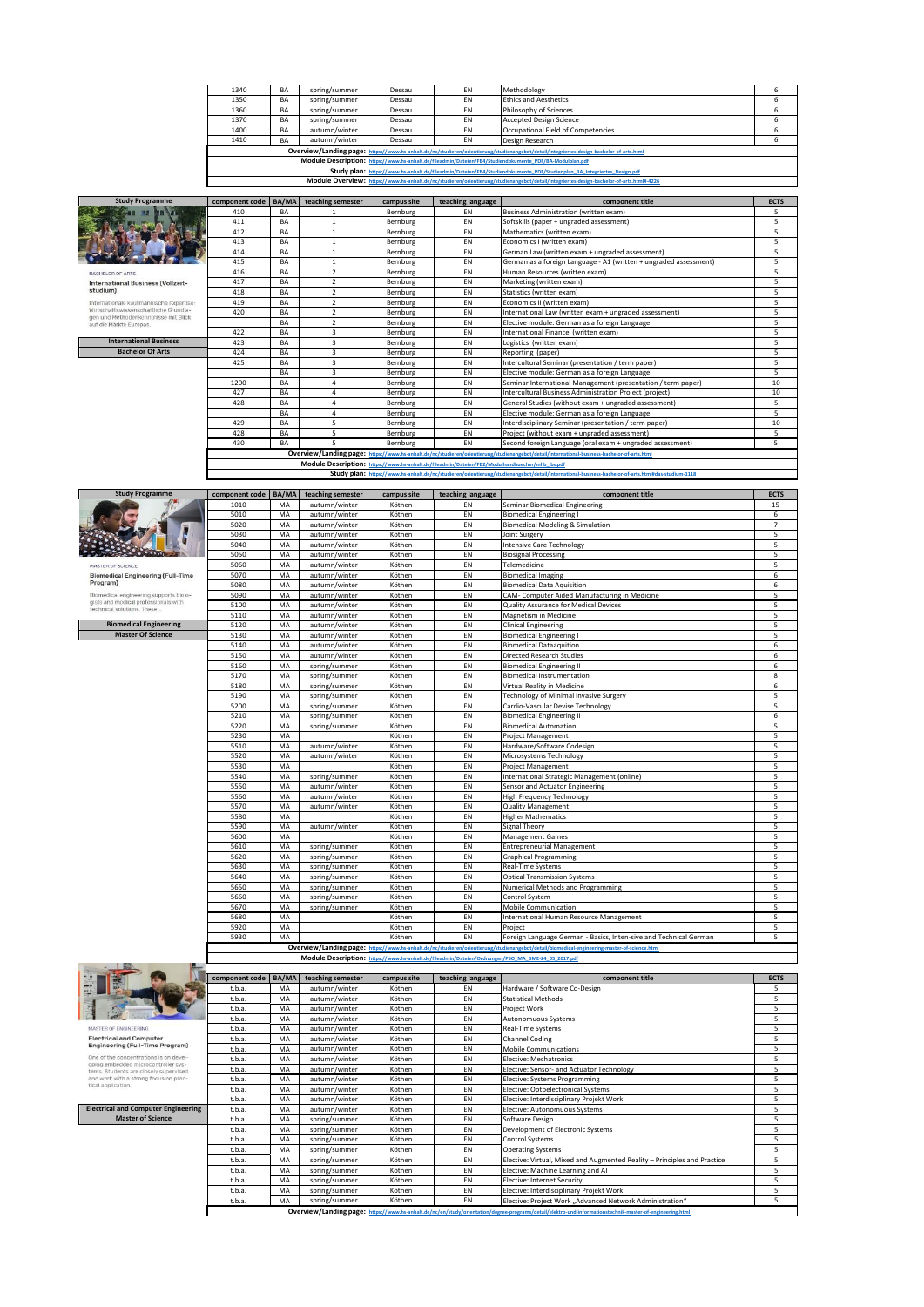| Photovoltaics Engineering Science is a 3 | 1120                   | МA    | spring/summer               | Kotnen      | ΕN                | Storage Systems                                                                                                                                            | э.          |
|------------------------------------------|------------------------|-------|-----------------------------|-------------|-------------------|------------------------------------------------------------------------------------------------------------------------------------------------------------|-------------|
| semesters Master program in English      | 1130                   | MA    | spring/summer               | Köthen      | EN                | Electric Grids and Solar Energy Integration                                                                                                                | 5           |
| language, which                          | 1140                   | MA    | spring/summer               | Köthen      | EN                | <b>Business Studies</b>                                                                                                                                    | 5           |
|                                          |                        |       |                             |             |                   | Overview/Landing Page: https://www.hs-anhalt.de/nc/studieren/orientierung/studienangebot/detail/photovoltaics-engineering-science-master-of-science.html   |             |
| <b>Photovoltaics Engineer. Science</b>   |                        |       | <b>Module Description:</b>  |             |                   | https://www.hs-anhalt.de/fileadmin/Dateien/FB6/studiengaenge/Photovoltaics Engineering Science M Sc/documents/PES Module Manual rev4.pdf                   |             |
| <b>Master of Science</b>                 |                        |       |                             |             |                   | Study plan: https://www.hs-anhalt.de/fileadmin/Dateien/FB6/studiengaenge/Photovoltaics Engineering Science M Sc/documents/curriculum.odf                   |             |
|                                          |                        |       |                             |             |                   | Study plan 2: https://www.hs-anhalt.de/fileadmin/Dateien/FB6/studiengaenge/Photovoltaics Engineering Science M Sc/documents/MPV-Modules.ong                |             |
|                                          |                        |       |                             |             |                   |                                                                                                                                                            |             |
| <b>Study Programme</b>                   | component code         | BA/MA | teaching semester           | campus site | teaching language | component title                                                                                                                                            | <b>ECTS</b> |
|                                          | 1010                   | MA    | autumn/winter               | Bernburg    | EN                | International Economic Theory and Policy                                                                                                                   | 5           |
|                                          | 1020                   | MA    | autumn/winter               | Bernburg    | EN                | Economic Statistics and Empirical Methods                                                                                                                  | 5           |
|                                          | 1030                   | MA    | autumn/winter               | Bernburg    | EN                | International Accounting and Financial Analysis                                                                                                            | 5           |
|                                          | 1040                   | MA    | autumn/winter               | Bernburg    | EN                | <b>International Business Law</b>                                                                                                                          | 5           |
|                                          | 1050                   | MA    | autumn/winter               | Bernburg    | EN                | Corporate Project Management I                                                                                                                             | 5           |
|                                          | 5110                   | MA    | autumn/winter               | Bernburg    | EN                | International Human Resource Management                                                                                                                    | 5           |
| MASTER OF BUSINESS ADMINISTRATION        | 5120                   | MA    | autumn/winter               | Bernburg    | EN                | <b>Reporting and Controlling</b>                                                                                                                           | 5           |
| International Trade (Vollzeitstudi-      | 1060                   | MA    | spring/summer               | Bernburg    | EN                | <b>International Management</b>                                                                                                                            | 5           |
| um)                                      | 1070                   | MA    | spring/summer               | Bernburg    | EN                | <b>International Marketing Management</b>                                                                                                                  | 5           |
| The International 18-month full-time     | 1080                   | MA    | spring/summer               | Bernburg    | EN                | Corporate Finance and Investment                                                                                                                           | 5           |
| accredited Master of International Trade | 1090                   | MA    | spring/summer               | Bernburg    | EN                | Leadership and Management Skills                                                                                                                           | 5           |
| program is focused on                    | 1100                   | MA    | spring/summer               | Bernburg    | EN                | Corporate Project Management II                                                                                                                            | 5           |
|                                          | 5310                   | MA    | spring/summer               | Bernburg    | EN                | <b>Strategic Logistics Management</b>                                                                                                                      | 5           |
| <b>International Trade</b>               | 5320                   | MA    | spring/summer               | Bernburg    | EN                | <b>Entrepreneurial Management</b>                                                                                                                          | 5           |
| <b>Master of Business Administration</b> | 1110                   | MA    | autumn/winter               | Bernburg    | EN                | International Strategic Management                                                                                                                         | 5           |
|                                          | 1120                   | MA    | autumn/winter               | Bernburg    | EN                | Management Game                                                                                                                                            | 5           |
|                                          |                        |       |                             |             |                   | Overview/Landing Page: https://www.hs-anhalt.de/nc/studieren/orientierung/studienangebot/detail/international-trade-master-of-business-administration.html |             |
|                                          |                        |       | <b>Overview Modules: In</b> |             |                   | https://www.hs-anhalt.de/studiengaenge/international-trade-ma/program/curriculum-modules.html                                                              |             |
|                                          |                        |       |                             |             |                   |                                                                                                                                                            |             |
| <b>Study Programme</b>                   | component code   BA/MA |       | teaching semester           | campus site | teaching language | component title                                                                                                                                            | <b>ECTS</b> |
|                                          | 6050                   | MA    | autumn/winter               | Köthen      | EN                | Modern Database Technologies                                                                                                                               | 5           |
|                                          | 6060                   | MA    | autumn/winter               | Köthen      | EN                | Linked Data and Semantic Web                                                                                                                               | 5           |
|                                          |                        |       |                             |             |                   |                                                                                                                                                            |             |

| <b>Study Programme</b>                   | component code BA/MA |    | teaching semester | campus site | teaching language | component title                                                                                                                                              | <b>ECTS</b> |
|------------------------------------------|----------------------|----|-------------------|-------------|-------------------|--------------------------------------------------------------------------------------------------------------------------------------------------------------|-------------|
|                                          | 1010                 | MA | autumn/winter     | Köthen      | EN                | Physics of the Solar Cells                                                                                                                                   |             |
|                                          | 1020                 | MA | autumn/winter     | Köthen      | EN                | Crystalline Silicon Solar Cells                                                                                                                              |             |
|                                          | 1030                 | MA | autumn/winter     | Köthen      | EN                | Thin Film Solar Cells                                                                                                                                        |             |
|                                          | 1040                 | MA | autumn/winter     | Köthen      | EN                | Cell and Materials Diagnostics                                                                                                                               |             |
|                                          | 1050                 | MA | autumn/winter     | Köthen      | EN                | Solar System Applications                                                                                                                                    |             |
|                                          | 1070                 | MA | autumn/winter     | Köthen      | EN                | German Language                                                                                                                                              |             |
| MASTER OF SCIENCE                        | 1090                 | MA | spring/summer     | Köthen      | EN                | Solar Modules and Components                                                                                                                                 |             |
| Photovoltaics Engineering Sci-           | 1100                 | MA | spring/summer     | Köthen      | EN                | Solar System and Component Reliability                                                                                                                       |             |
| ence (Vollzeitstudium)                   | 1110                 | MA | spring/summer     | Köthen      | EN                | System Design, Monitoring, Yield and Performance Analysis, Markets                                                                                           |             |
| Photovoltaics Engineering Science is a 3 | 1120                 | MA | spring/summer     | Köthen      | EN                | <b>Storage Systems</b>                                                                                                                                       |             |
| semesters Master program in English      | 1130                 | MA | spring/summer     | Köthen      | EN                | Electric Grids and Solar Energy Integration                                                                                                                  |             |
| language, which                          | 1140                 | MA | spring/summer     | Köthen      | EN                | <b>Business Studies</b>                                                                                                                                      |             |
|                                          |                      |    |                   |             |                   | Overview/Landing Page: https://www.hs-anhalt.de/nc/studieren/orientierung/studienangebot/detail/photovoltaics-engineering-science-master-of-science.html     |             |
| <b>Photovoltaics Engineer, Science</b>   |                      |    |                   |             |                   | Module Description: https://www.hs-aphalt.de/fileadmin/Datejen/FR6/studiengaenge/Photovoltaics Engineering Science M Sc/documents/PFS Module Manual rev4.ndf |             |

| <b>Study Programme</b>                                                         | component code BA/MA |    | teaching semester | campus site | teaching language                                                                                                                          | component title                     | <b>ECTS</b> |  |  |
|--------------------------------------------------------------------------------|----------------------|----|-------------------|-------------|--------------------------------------------------------------------------------------------------------------------------------------------|-------------------------------------|-------------|--|--|
|                                                                                | 1010                 | MA | autumn/winter     | Bernburg    | EN                                                                                                                                         | Atelier Urban Design I              | 6           |  |  |
|                                                                                | 1020                 | MA | autumn/winter     | Bernburg    | EN                                                                                                                                         | Atelier Urban Design II             | 6           |  |  |
|                                                                                | 1030                 | MA | autumn/winter     | Bernburg    | EN                                                                                                                                         | Basics of Landscape Architecture    | 6           |  |  |
|                                                                                | 1040                 | MA | autumn/winter     | Bernburg    | EN                                                                                                                                         | Environment                         | 5           |  |  |
|                                                                                | 1050                 | MA | autumn/winter     | Bernburg    | EN                                                                                                                                         | Computer Sciences                   | 5           |  |  |
|                                                                                | 1060                 | MA | autumn/winter     | Bernburg    | EN                                                                                                                                         | Atelier Landscape Design I          | 6           |  |  |
| <b>MASTER OF ARTS</b>                                                          | 5010                 | MA | autumn/winter     | Bernburg    | EN                                                                                                                                         | Architecture and Design             |             |  |  |
| Landscape Architecture (Vollzeit-                                              | 5020                 | MA | autumn/winter     | Bernburg    | EN                                                                                                                                         | <b>Project Management</b>           |             |  |  |
| studium)                                                                       | 5030                 | MA | autumn/winter     | Bernburg    | EN                                                                                                                                         | New Media in Landscape Architecture |             |  |  |
| The international two year, full-time<br>Master of Landscape Architecture pro- | 5040                 | MA | autumn/winter     | Bernburg    | EN                                                                                                                                         | Philosophy and Sociology            |             |  |  |
| gram is an accredited.                                                         | 1070                 | MA | spring/summer     | Bernburg    | EN                                                                                                                                         | Atelier Landscape Design II         | 6           |  |  |
|                                                                                | 1080                 | MA | spring/summer     | Bernburg    | EN                                                                                                                                         | Technology                          |             |  |  |
| Landscape Architecture                                                         | 1090                 | MA | spring/summer     | Bernburg    | EN                                                                                                                                         | Sustainable Development             |             |  |  |
| <b>Master of Arts</b>                                                          | 1100                 | MA | spring/summer     | Bernburg    | EN                                                                                                                                         | Urban Site Design                   |             |  |  |
|                                                                                | 5050                 | MA | autumn/winter     | Bernburg    | EN                                                                                                                                         | English for Landscape Architecture  | 5           |  |  |
|                                                                                | 5060                 | MA | autumn/winter     | Bernburg    | EN                                                                                                                                         | German for Landscape Architecture   |             |  |  |
|                                                                                |                      |    |                   |             | Overview/Landing page: https://www.hs-anhalt.de/nc/studieren/orientierung/studienangebot/detail/landscape-architecture-master-of-arts.html |                                     |             |  |  |
|                                                                                |                      |    |                   |             | Module Description: https://www.hs-anhalt.de/fileadmin/Dateien/FB1/Service/Modulhandbuecher/VollzeitstudiumAb2014/MHB-MLA.pdf              |                                     |             |  |  |
|                                                                                |                      |    |                   |             | Study plan: https://www.hs-anhalt.de/studiengaenge/landscape-architecture-ma/academic-program/course-description.html                      |                                     |             |  |  |

**component code BA/MA teaching semester campus site teaching language component title ECTS**

5020 MA spring/summer Bernburg EN Services Management 5 5030 MA spring/summer Bernburg EN International Trade and Finance 5 5040 | MA | spring/summer | Bernburg | EN | Precision Farming | 5000 | ST | 5 5050 | MA | spring/summer | Bernburg | EN | Project Management | S

5120 MA spring/summer Bernburg EN Logistics 5 5130 MA spring/summer Bernburg EN Food and Food Quality 5 5140 MA spring/summer Bernburg EN Winegrowing 5

ps://www.hs-anhalt.de/nc/studieren/orientierung/studienangebot/detail/food-and-agribusiness-master-of-science.h

**component code BA/MA teaching semester campus site teaching language component title ECTS**

Study plan: [https://www.hs-anhalt.de/s](https://www.hs-anhalt.de/studiengaenge/food-and-agribusiness-ma/studium/studienverlaufsplan.html)tudiengaenge/food-and-agribusiness-ma/studium/studienverlaufsplan.html<br>Study plan 2: https://www.hs-anhalt.de/studiengaenge/food-and-agribusiness-ma/studium/studienplan.html

**Module Description: [https://www.hs-anhalt.de/f](https://www.hs-anhalt.de/fileadmin/Dateien/FB1/Service/Modulhandbuecher/VollzeitstudiumAb2014/MHB-MFA.pdf)ileadmin/Dateien/FB1/Service/Modulhandbuecher/VollzeitstudiumAb2014/MHB-MFA.pdf**

Study plan: [https://www.hs-anhalt.de/n](https://www.hs-anhalt.de/nc/studieren/orientierung/studienangebot/detail/food-science-technology-and-business-master-of-science.html#schedule-2254)c/studieren/orientierung/studienangebot/detail/food-science-technology-and-b

5080 MA spring/summer Bernburg, Köthen EN Cereals and Cereal Products<br>5090 MA spring/summer Bernburg, Köthen EN Dairy Science and Technology 6

Overview/Landing page: [https://www.hs-anhalt.de/n](https://www.hs-anhalt.de/nc/studieren/orientierung/studienangebot/detail/food-science-technology-and-business-master-of-science.html#modules-2253)c/studieren/orientierung/studienangebot/detail/food-science-technology-and-business-master-of-science.html Module Description: https://www.hs-anhalt.de/nc/studieren/orientie

od Security: Assessment and Analysis

MFA 1020 MA autumn/winter Bernburg EN International Economics 5

1060 MA autumn/winter Bernburg LEN Quality Management and Environmental Management<br>1060 MA spring/summer Bernburg LEN Economics in Food Industry

1010 MA autumn/winter Bernburg EN Agricultural Production and Quality<br>1020 MA autumn/winter Bernburg EN International Economics

1070 | MA | spring/summer | Bernburg | EN | Economics in Food Industry 1080 MA spring/summer Bernburg EN Advanced Food Marketing<br>1090 MA spring/summer Bernburg EN Economics in Agriculture 1090 MA spring/summer Bernburg EN Economics in Agriculture<br>1090 MA spring/summer Bernburg EN Product Development 1100 | MA | spring/summer | Bernburg | EN | Product Developmen

1030 MA autumn/winter Bernburg EN Food Quality and Hygier<br>
104 autumn/winter Bernburg EN Food Quality and Hygier<br>
104 autumn/winter Bernburg EN Food Technology and Qu 1040 | MA | autumn/winter | Bernburg | EN | Food Technology and Quality 1050 MA autumn/winter Bernburg EN Management<br>1060 MA autumn/winter Bernburg EN Quality Manag

5010 MA spring/summer Bernburg EN Environmental Sanitation in Food Plants<br>5020 MA spring/summer Bernburg EN Services Management<br>5030 MA spring/summer Bernburg EN International Trade and Finance

-1900 MA spring/summer Bernburg EN Vork and Organizational Psychology<br>1960 MA spring/summer Bernburg EN Work and Organizational Psychology<br>1970 MA spring/summer Bernburg EN Biotechnology in Food and Agribusin 5070 MA spring/summer Bernburg EN Biotechnology in Food and Agribusiness<br>5080 MA spring/summer Bernburg EN Nutrition and Health

5100 MA spring/summer Bernburg EN Hygiene in Agricultural Production<br>5110 MA spring/summer Bernburg EN Information and Trade Systems 5110 MA spring/summer Bernburg EN Information and Trade System Information and Trade System Information and Trade Systems For System Information and Trade Systems For System Information and Trade Systems Information and Tr

1110 MA autumn/winter Bernburg EN Communications Skills (Project)<br> **Overview/Landing page:** https://www.hs-anhalt.de/nc/studieren/orientierung/studienangebot/detail/food-and-agribusines:

5070 MA spring/summer Bernburg, Köthen EN Meat and Meat Products

MA spring/summer Bernburg, Köthen EN Dairy Science and Technology 61<br>
MA spring/summer Bernburg, Köthen EN Business and Economics 1050 MA spring/summer Bernburg, Köthen EN Business and Economics in Food Industry 1060 MA spring/summer Bernburg, Köthen EN Innovations in Food Enginieering and Technology

5080 MA spring/summer Bernburg EN<br>5090 MA spring/summer Bernburg EN<br>5100 MA spring/summer Bernburg EN

**Module Description: Study plan:** 

**Study Programme**

 $\|\epsilon$ 

160

**Study Program** 

**Sec CONTRACTOR IASTER OF SCIENCE** Food and Agribusiness (Vollzeit-<br>studium) staatierende blicken über den Tellerrand<br>Stindiss und erforschen Internationale<br>Trends in der Erzeugung, Verarbeitung<br>und beim Absatz von Agrarprodukten,

**Food And Agribusiness Master of Science**

| Food Science, Technology and        |
|-------------------------------------|
| <b>Business (Full-Time Program)</b> |

MASTER OF SCIENCE

 $\mathcal{L}/\mathbb{A}$ 

| pusiness (Full-Time Program)    |  |  |
|---------------------------------|--|--|
| The two-year European Master of |  |  |

| Business (Full-Time Program)    |
|---------------------------------|
| The two-year European Master of |

| Business (Full-Time Program)     |
|----------------------------------|
| The bury-year European Macler of |

| Business (Full-Time Program)                   |
|------------------------------------------------|
| This faces, contact Linearence and Montieur of |

| <b>Business (Full-Time Program)</b>            |  |
|------------------------------------------------|--|
| They begin a more finances to consider the co- |  |

| Business (Full-Time Program)    |  |
|---------------------------------|--|
| The two-year European Master of |  |

|                                        | The two-year European Master of |  |
|----------------------------------------|---------------------------------|--|
| Professor In Ford Police on Technology |                                 |  |

| The two-year European Master of     |  |
|-------------------------------------|--|
| Science In Food Science, Technology |  |

|                         | The two-year European Master of     |
|-------------------------|-------------------------------------|
|                         | Science In Food Science, Technology |
| and Rusiness is initify |                                     |

| Science In Food Science, Technology |  |
|-------------------------------------|--|
| and Business is jointly             |  |

| <b>Food Science</b> |  |
|---------------------|--|

**Food Science Master of Science**

 $\blacksquare$